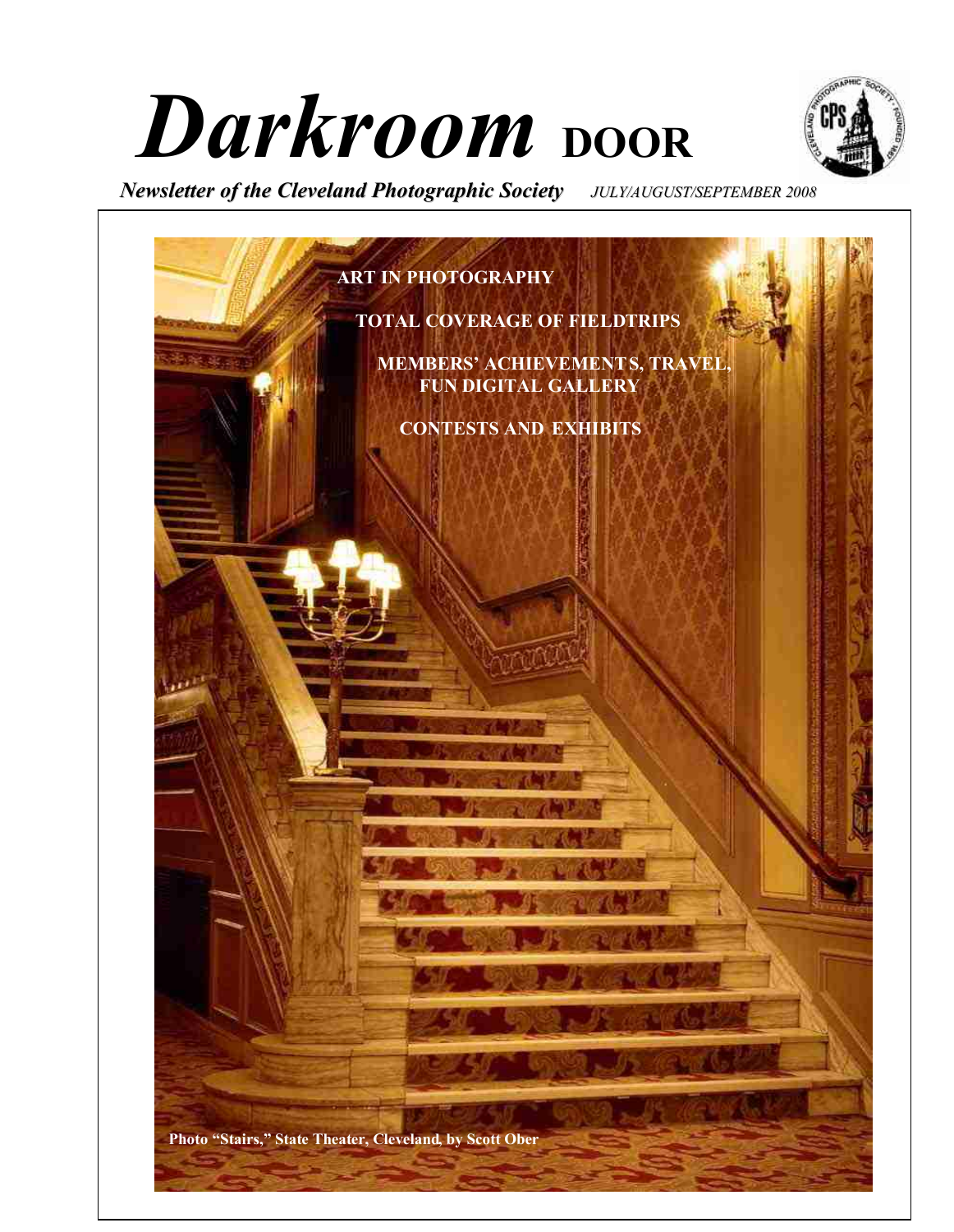#### **CPS – www.clevelandphoto.org**

# **Darkroom Door**

**Quarterly newsletter of the Cleveland Photographic Society www.clevelandphoto.org**

**9543 Broadview Road Broadview Heights, OH 44147**

**Correspondence address: P.O. Box 470303 Broadview Heights, OH 44147**

**CPS is a founding member of the**  Photographic Society of America PSA. www.psa-photo.org



All Rights Reserved. All photographs herein are protected by copyright law and may not be reproduced without the express written consent of the photographers.

**Editor:** Isabel "Bel" Martins mariaisabel150@hotmail.com

**CPS Officers**: **President**: Rob Erick **Vice-President**: Rick Wetterau **Treasurer:** Brenda Gemeiner **Secretary:** Debby Barath **Past President**: Ron Wilson **Board Members:** Isabel Martins, Diane Fun k, Peggy Miklus, Cheri Homaee, John Earl Brown, Nancy Balluck, Barb Pennington, Bill Rittman, Elisha Cerino, Kris Bosworth , Cheryl Donovan, and Kolman Rosenberg.

#### **Notes from the Editor**



News, and News

For a long time, I have wanted to visit the well-known Museum of Photography or George Eastman House. Located in Rochester, New York, I made it a point to stop by, on a recent trip to the Finger Lakes region.

(http://www.eastmanhouse.org/).

The house and its gardens are colossal architectural projects and worth many photograph themselves. The museum has both permanent and temporary exhibits displayed in big rooms with old cameras and lots, lots of photography-related facts, and of course, a store filled with topical objects. I toured for three hours and I would have spent more time if they hadn't closed.

In fact, according to my understanding, the title "museum of photography" is kind of obscured by the Rochester Historical Society, which "sells" the mansion as Eastman's House, throwing the "photography thing" in the package. Since I'm interested in the history of photography, it was possible to examine Eastman's progressive ideas. Although not a renowned photographer, he was seriously involved in camera development, making them available to "common people worldwide," as he defined his idea. Definitely worth it!

On the other hand, despite my enjoyment in doing this newsletter, I have to leave the "Darkroom Door" for others to continue. Due to personal changes and projects, I feel it best to quit some activities now. Perhaps, it is time for another member to take over and bring some fresh ideas to the "Darkroom Door." Eventually, I may come back, but I need a break for right now.

Once again, thanks to all who brought input and gave me feedback during the past two-and-a-half years while I was in charge of the DD.

See you around,

Isabel "Bel" Martins

#### **OUR MISSION**

**The mission of the Cleveland Photographic Society is to promoteand advance the understanding, passion and joy of photography by providing opportunities for education, skill development, picture taking, competition, critique and fellowship.**

**Photography Quote** "What use is having a great depth of field, if there is not an adequate depth of feeling?" **—** *W. Eugene Smith*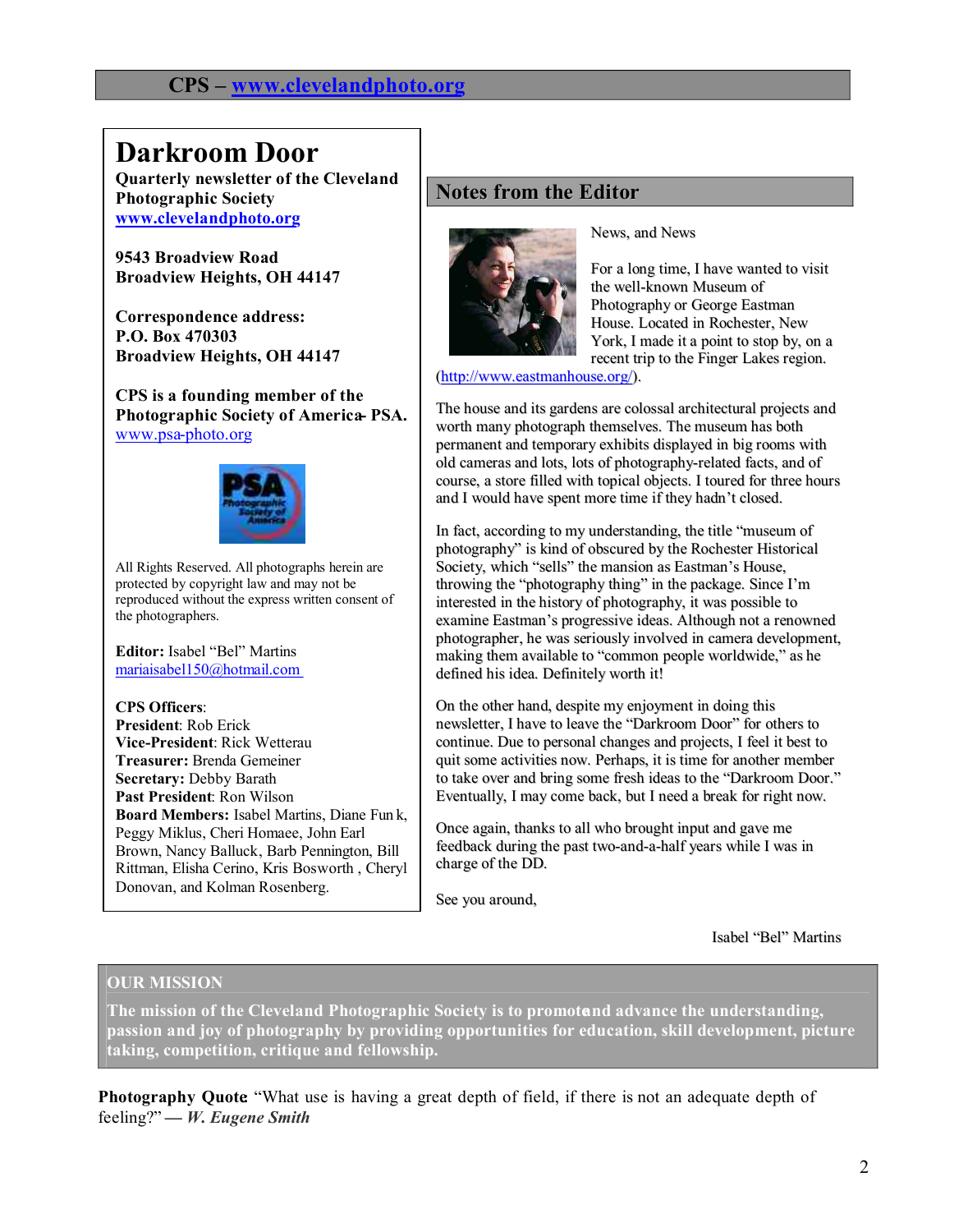

#### September 2008

Summer may have flown by, but CPS did its best to keep pace and offer a wide variety of events for members and friends to experience.Elsewhere in this issue, you'll read about some of the many field trips and other functions that helped to make the summer memorable, but a few things stood out that deserve special attention:

- Something which might seem mundane on the surface but which serves as a microcosm of the growth and success of the Club was the arrival of 80 new chairs for the clubroom.In addition to providing some much needed relief over their wellworn and thinly-padded predecessors, they fill a growing need as members and visitors alike pack the room for Friday meetings. Thanks to the Board for their approval and to Bert Klein for managing the selection and ordering process!
- Competitions returned after a brief summer hiatus and boy did they return! The first People competition brought almost 90 people and 113 images, only to be outdone by the first Pictorial event, with over 90 in attendance and an unprecedented 144 images.Success breeds necessary change, however, and the number of entries allowed per competition has now been lowered to two per entrant in order to allow the emphasis of the evening to remain on the judges' comments (and to get everyone home before dawn!.)
- The first CPS auction in many years was held in late August. While attendance could have been better, approximately \$4,500 of photographic merchandise was sold, with a small commission retained by the club.Many people put a lot of themselves into this event and their efforts were much-appreciated. The successleads me to hope that this long-standing CPS tradition will now again be held regularly from now on.
- But the real success story of this Club year has been the record-breaking enrollments in the School of Photography. As of this writing, a total of 196 students have enrolled in Fundamentals of Good Photography, Introduction to Digital Editing or Basic Digital Photography since January of this year. Many of these students have become full CPS members and have been active in Club functions and activities and bringing new ideas and fresh perspective – the life's blood of any successful organization.

And we're not done yet.It's too early to celebrate, but we are in the midst of planning and negotiation to expand our facilities to allow us to retain our existing Clubroom location while meeting the demands of larger crowds – and provide some sorely–needed amenities.Hopefully the next issue of this newsletter will provide all the details, and perhaps even some photos of the new space!

The Club's website remains your single best and most up-to-date source of information on all things CPS. Please keepwww.clevelandphoto.orgin your list of web favorites and visit often. You never know what you might miss if you don't Hope everyone had a wonderful summer- and we hope to see YOU frequently this fall!

Rob Erick CPS President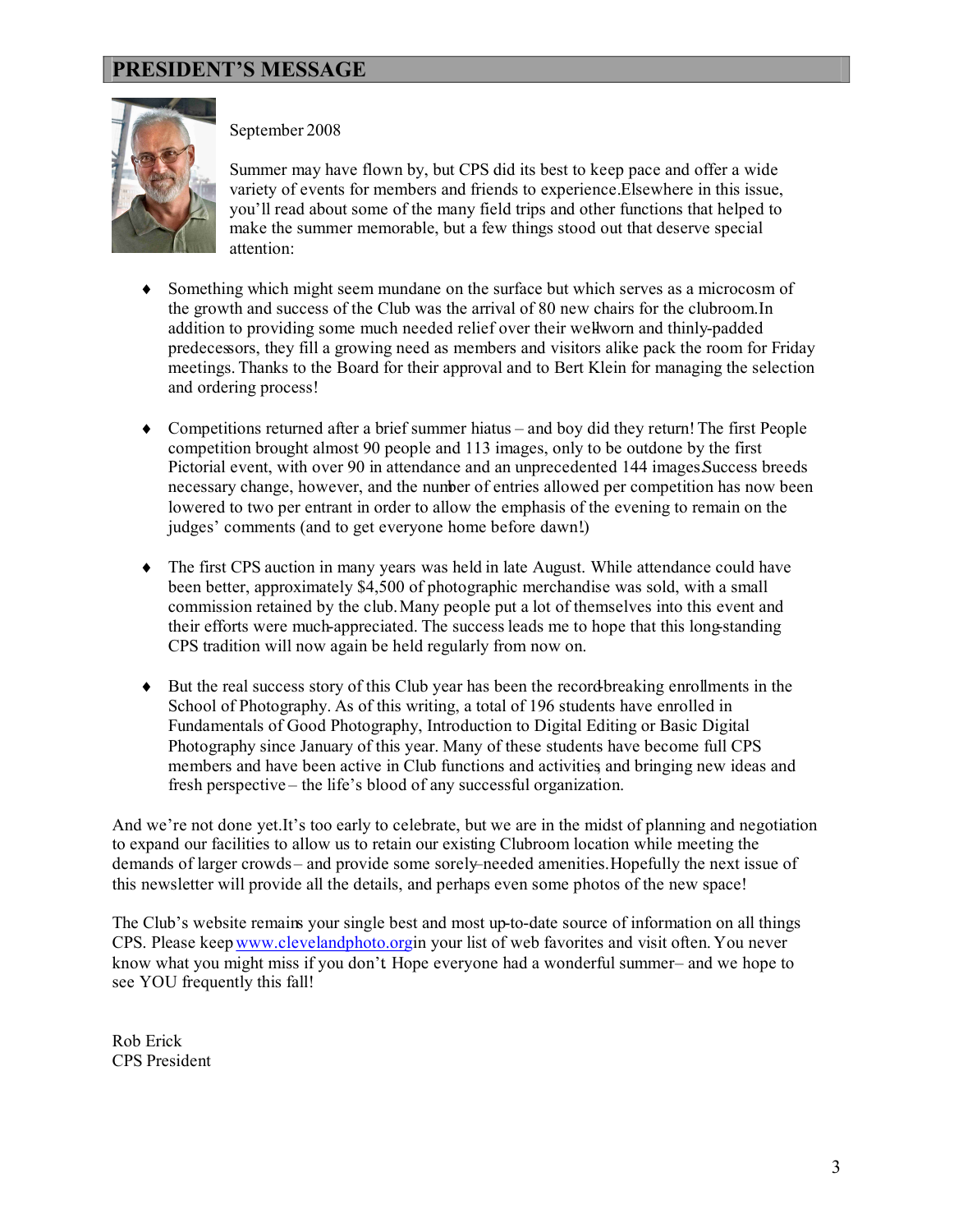#### **CPS UPCOMING AND PAST EVENTS**

#### **ON THE SCHEDULE**

**Complete info on events, school and activities can be obtained at the CPS website: www.clevelandphoto.org**

#### **Save the Date**

#### **May 9, 2009, End-of-Year Competition and Annual Banquet**

**Double Tree Hotel, in Independence**

CPS gala night and always a fun-filled event. There is no excuse not to be there.

**Digital Photography for Kids – October 4, 11 and 18** (in cooperation with Broadview Heights Recreation Department).

**Environmental Portraiture Workshop – October 7, 11 and 21,** three sessions covering this subject. Sign-up required.

**Digital Photography Presentation – October 10,** with Jerry Jividen**.** 

#### **PAST EVENTS**

#### **Humor, of the People's Choice Series**

#### *by Maria Kaiser*

It was a great success! This time, members surprised us by presenting some very funny images.Some talked about their images, which is always either entertaining or poignant and a few had few words. One had no words at all but his photograph, touched up a tad, spoke volumes.

A complete listing of topics and explanations for Peoples Choice events for the upcoming Club year has been sent to all members, butsave the following dates and start thinking creatively:

# **November 21, 2008 – Architecture February 5, 2009 - Subjects in Motion March 20, 2009 - Famous Photographers May 8, 2009 - Blue, Blew, Bleu...**

#### **Photographic Equipment Auction**

#### **CPS Auction a Success!**

On Sunday, August 24, a CPS tradition returned. For many years, the annual auction was a muchanticipated event – offering an opportunity for fellowship and fun as well as the chance for members to sell off equipment and accessories they no longer needd – and perhaps pick up a bargain or two along the way as well!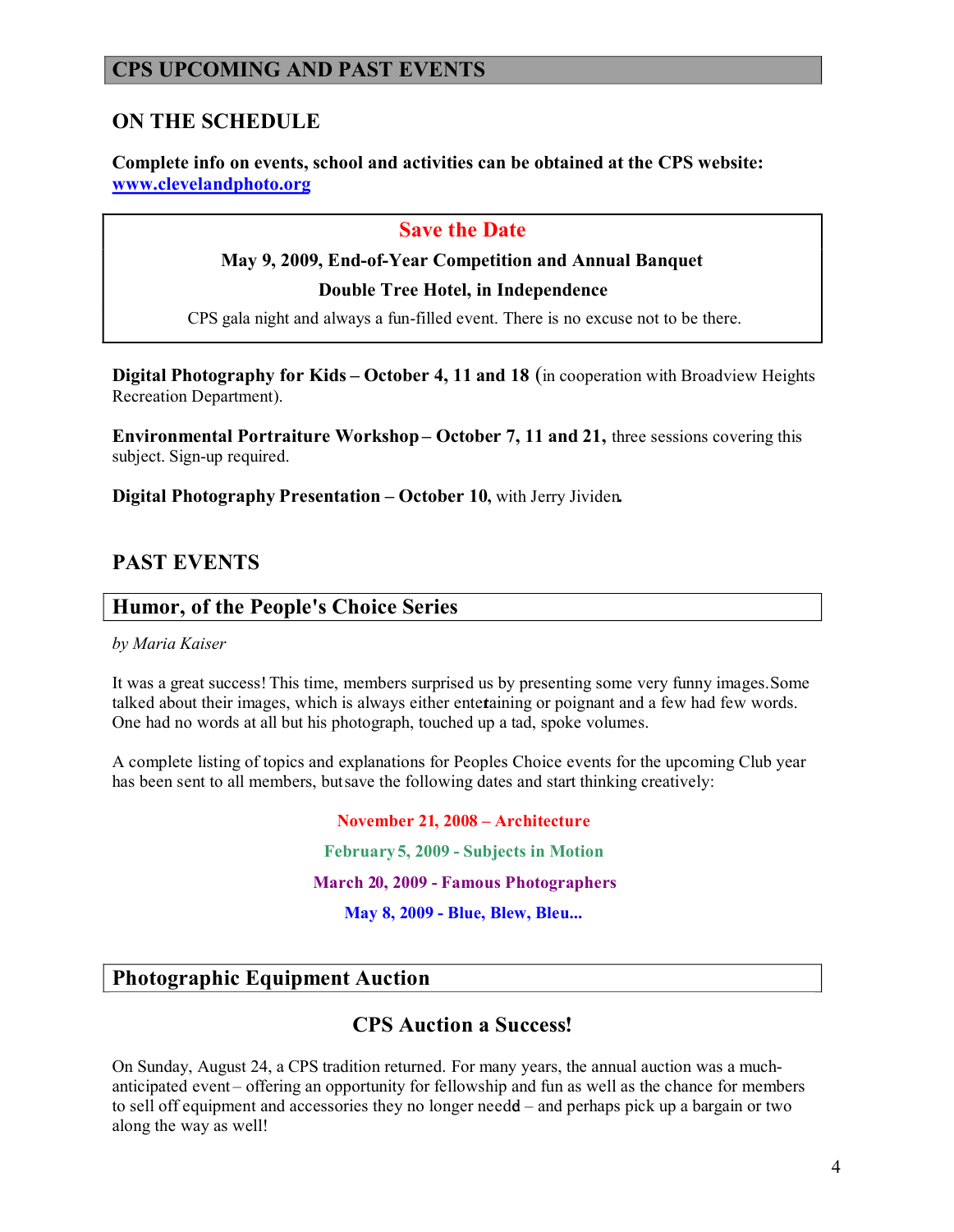This year, the gracious gift of the equipment, extensive library and other items from the Estate of Charlie Casseau, several pieces from Charlie Cervenak's Estate and some almost new equipment from CPS Member Jim Fahey as he consolidates his household all provided a substantial impetus to revive this long-standing CPS event.

At the end of the day, approximately \$4,500 worth of equipment, accessories and 'miscellaneous' had been sold – and a lot of people went home happy with the bargains they received!

If you weren't there, you missed out on obtaining a \$1600 Nikon lens for \$800, a virtually brand new Nikon DSLR with lens and all accessories for \$400 or a brand new Bogen tripod and pistol grip head for \$175. You also missed out on \$5 circular polarizers, a library of photo books for \$2 or \$3 apiece and lots of free stuff!

We're still working on a final tally of income for the Club, but the event will support our efforts to expand the club facilities and help create a nicer environment for future meetings, school sessions and other functions.

Sincere thanks go out to Ron Wilson, our able auctioneer, Brenda Gemeiner and Sonya Yost for tagging and keeping track of item sales, Bert Klein, Jeff Wessel and Jill Stanphill for hours of work in gathering and cataloging the larger collections of items, Barb Pennington (she of the hot-dog hat) and Ken Dunn for keeping everyone fed- and all the others too numerous to mention who helped to prepare for the auction, work during it and clean-up afterward. The event required many hands, and – as usual – many hands were offered.

THANK YOU to all who helped!

#### **Lake View Cemetery Clinic**

On September 6, CPS conducted a free photo clinic for the general public at this Cleveland cemetery famous for the Garfield Memorial, landscaping, sculptures and mausoleums. Despite threatening weather, the event attracted serious interest from several photographers and directly led to at least three additional students for the fall photo school programs. Plans are underway to provide a similar event, perhaps next spring.



Untitled, by Ron Waldrop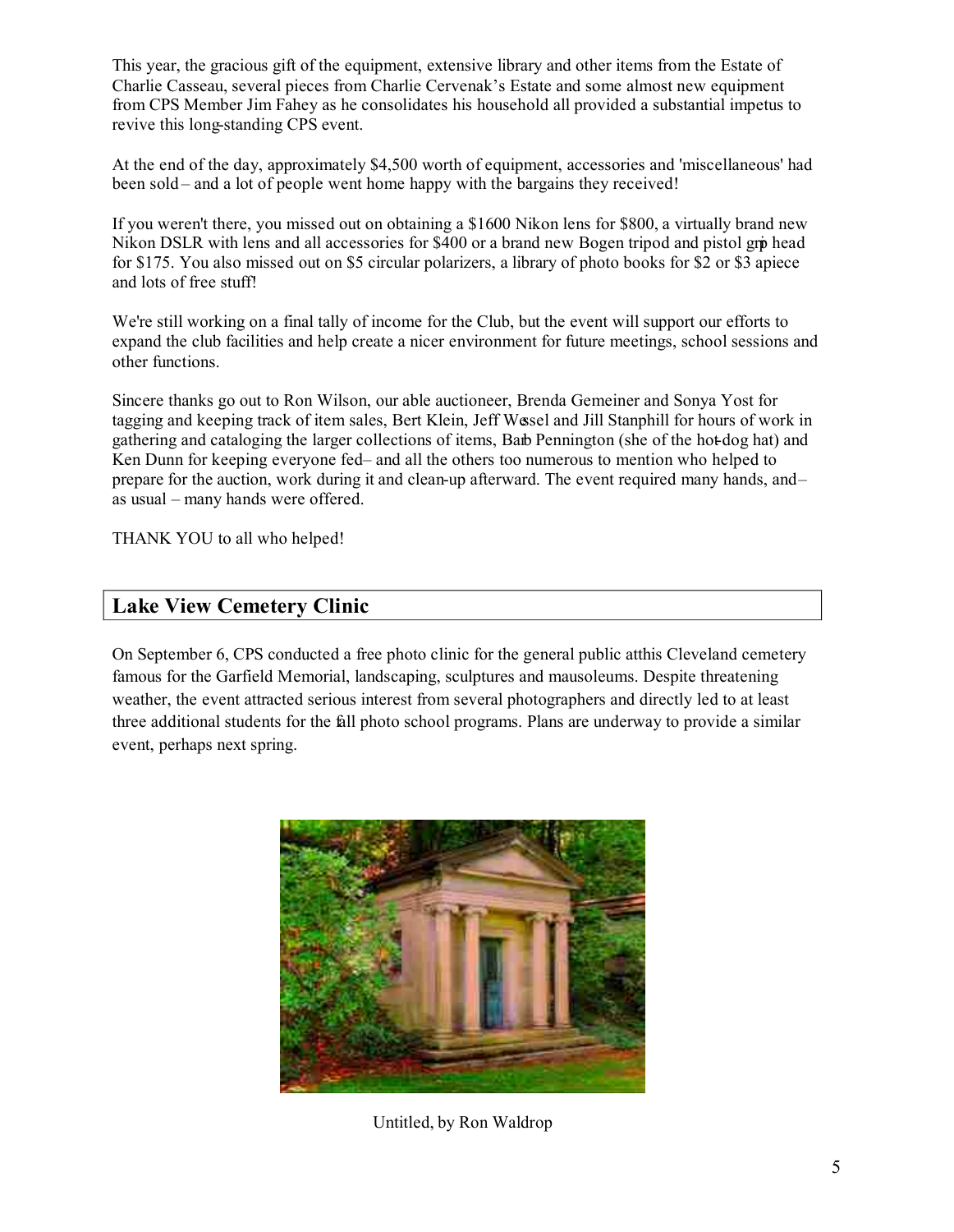#### **CPS INFO**

- **YOU TUBE** Check out this website on CPS and its member's slide shows www.youtube.com/user/ClevePhotographic
- **CPS FLICKR Group Monthly Challenge–** In an effort to keep everyone's creative juices flowing, a monthly photography challenge has been started In June, the first of these exciting challenges was announced. Every month there is something new. Stay tuned. www.flickr.com/groups/cps/
- **COMPETITION RULES- REVISION –** For the rest of this CPS year, the Competition Committee has voted to reduce the total numberof entries that may be entered in any competition to two (2). That includes Creative, Nature, People, Pictorial and Projection. The two images can be any combination; color, black and white, slide (projection), nature, strict nature, through the lens, through processing, etc.(Note that Projection competition still allows up to two 35mm slides in addition to the twodigital images)

CPS members have great enthusiasm for competitions. We also now brag about a membership of more than 200! Since we are dedicated to using competitions not only to show our work and hope for winners but also to learn more from one another's work though display and judges constructive comments, we want to make sure there is enough time.Many would also like to get home before midnight.

The Competition Committee will revisit this rule at the end of this CPS year and will be interested before that, in hearing member's reactions to this reduction in numbers.

Any questions, please ask Maria Kaiser mlovittk@aol.com (Competition Chair).

**CPS COMPETITION RESULTS are posted on CPS website:** www.clevelandphoto.org

# **CPS FIELDTRIPS**

**ON THE SCHEDULE** - For schedule, details, and updates on events and fiedlirips go to www.clevelandphoto.org.

# **INFORMAL FIELDTRIPS**

CPS has started these get-togethers that are basically no-rules fieldtrips. They are just members getting together for the enjoyment of taking pictureson a date and place where something is going on. For instance, on June 14, members met at Parade the Circle, on August 3, they headed to Brecksville Kiwanis Horse Show and on August 30 at the Veterans Memorial Bridge for a tour of the lower level trolley tracks.

#### **PAST FIELDTRIPS** – from May 20 through September 6

#### **Cleveland Cultural Gardens**

#### *Coordinated by Bill Rittman*

#### *Photo by Thomas Legeza*

On Sunday June 8, nineteen members of CPS toured The Cleveland Cultural Gardens, using Lolly the Trolley to transport us to the various gardens in Rockefeller Park for our photo fieldtrip. The weather was warm, the sky bright but a moderate breeze made the day pleasant.

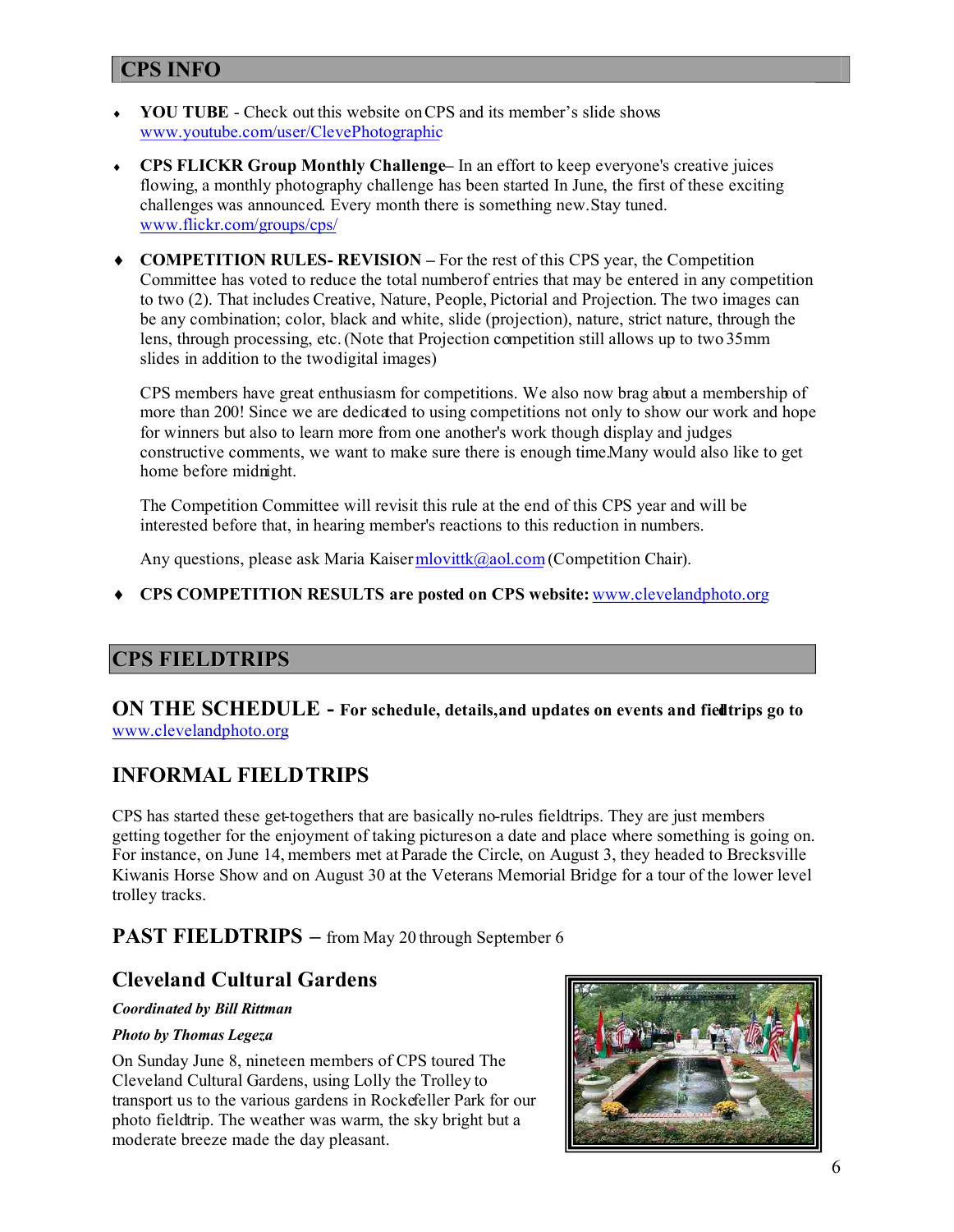The Cleveland Cultural Garden Federation provided a guide, Paula Tilisky, a docent, which made the trip educational, telling us of the history as well as pointing out the best places to take photographs. We first made a drive through the entire garden area and then on the second pass we stopped at various points to wander through specific cultural gardens to get our images. Each garden is unique in its design, many having statues or busts of their important historical people and showing their national flags.

Our photo opportunities also included stops at the four 19th Century bridges designed by Cleveland architect Charles Schweinfurth over Martin Luther King Jr. Boulevard.

After a four-hour photo journey, several of the members gathered to have lunch at Frank Sterle's Slovenian Country House.

The trip has afforded us an opportunity to build a relationship with the Cleveland Cultural Garden Federation. They have asked us to provide them with four images for their August publication as well as to work with them in supplying images for their next year's calendar.



#### **Playhouse Square Theaters**

On June 15 and August 10, a lucky group of CPS members and friends headed to photograph the theaters of Playhouse Square in downtown Cleveland.Here, Robert Angeles provides a backstage view, while another image appears on the cover of this issue.

#### **Train Station and Greenhouse**

#### *Poem and photo by Diane Funk*

#### *At the Station Stop!*

*Hi Ho, Hi Ho, it's off to work we go... Oh No. No work, that is, but sing along, enjoy another CPS Sunday field trip. Learning is fun!*

*Sunday June 29 would it rain? Some thought So and went to the Cleveland Greenhouse. Some went to the Brecksville Station in the Cuyahoga National Park and the sun came through.*

*We found a variety of subjects to photograph as: Architecture as the station; engineering as the steel And concrete bridges; nature: fields, forests, Flowers, water; people: bikers, fishermen, Hikers; the train: stopped and moving.*

*CPS offers the 1) reason to get to new locations, And 2) the comradeship, and 3) helpful consultations From other members is available, opening our visions To new ways of seeing.*

*So if you feel like breaking into song, please do. You may find others who will join in. Enjoy!*

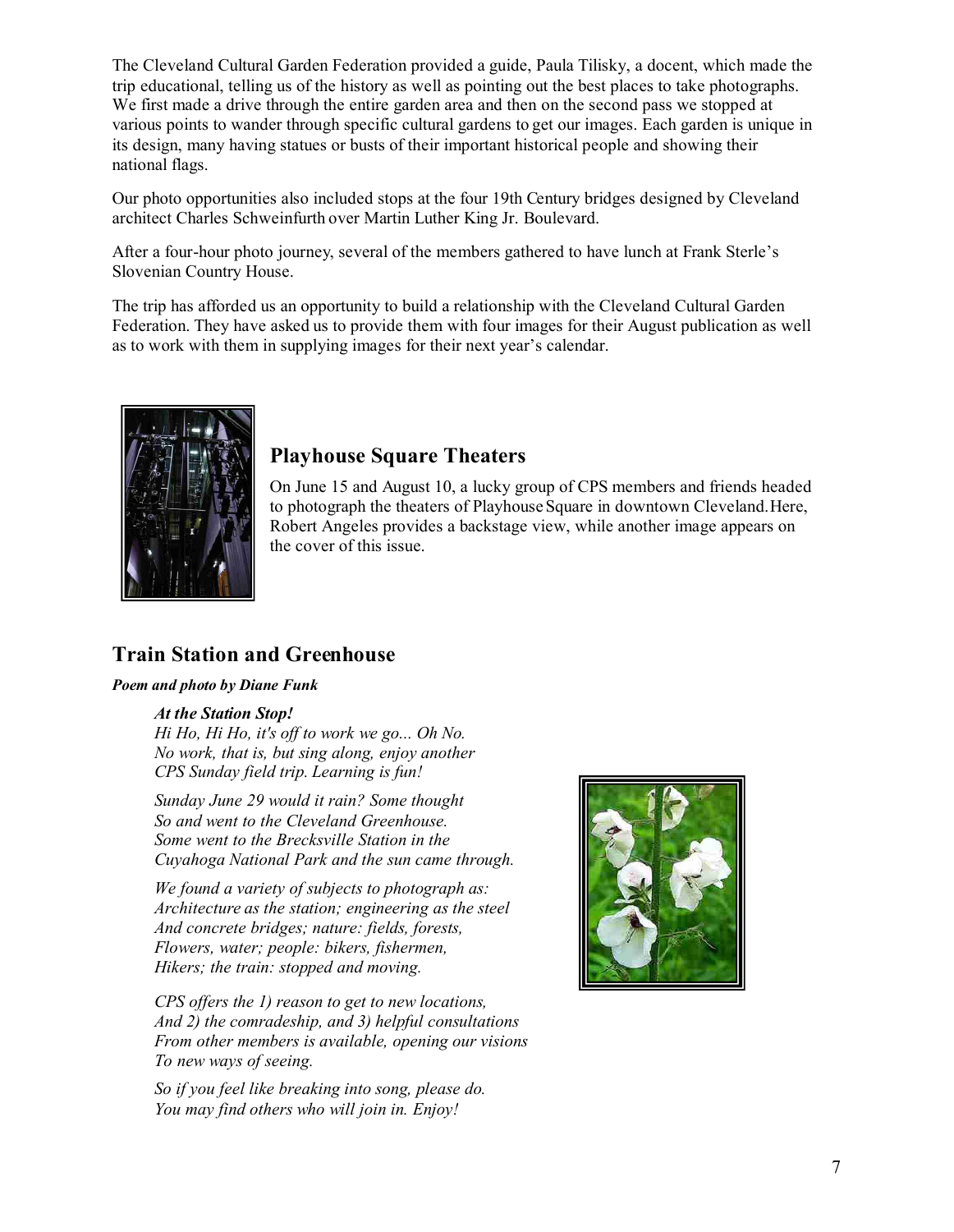# **Veterans' Memorial Bridge**

**Here are some ofthe results from thisfieldtrip on August 30, in a variety of views.**







 **Untitled, by Bob Boyle "Memorial Bridge" by Beth Babits "Memorial Bridge" by Linda Nellis**

#### **ABOUT MEMBERS**

#### **Members' Achievements**

Congratulations from all of us at CPS to all for their achievements.

- Cheri Homaee was chosen as a finalist in the 28th annual "Photographer's Forum Magazine" Spring Photography Contest!
- Jerry Jelinek's "Dewy Spider Web" captured First Place Black & White and BEST IN SHOW in the 2008 Cuyahoga Valley Photographic Society's annual photo contest!
- Other CPS winners included Barb Pennington's "Walk and Roll" Honorable Mention in the People and Activities in the Park category, and Ryn Clarke's "Dewey Feather," which won Honorable Mention in the Plants and Flowers group.
- Barb Pennington also won the Outdoor Museum category in the Ohio Cemetery Alliance photo contest with her image "Flag Remembered."
- Charles Burkett, Jr. had a photography exhibit along with other artists as part of the Neighborhoods of Shaker Square Home Tour on September 27 at former American Crafts Gallery Building, in Cleveland.

#### **Member's Profile**

# **CPS' ONLY FATHER-DAUGHTER COMBO**

#### *By Marcia Polevoi*

Don and daughter Lynn Keller is the only father-daughter member combo in CPS. Don joined CPS about 2 years ago; Lynn joined a year ago. Don enjoys the various programs and finds the club to be serious but also light-hearted. Both have found the Club to be fun, with the bonus of meeting many talented people.

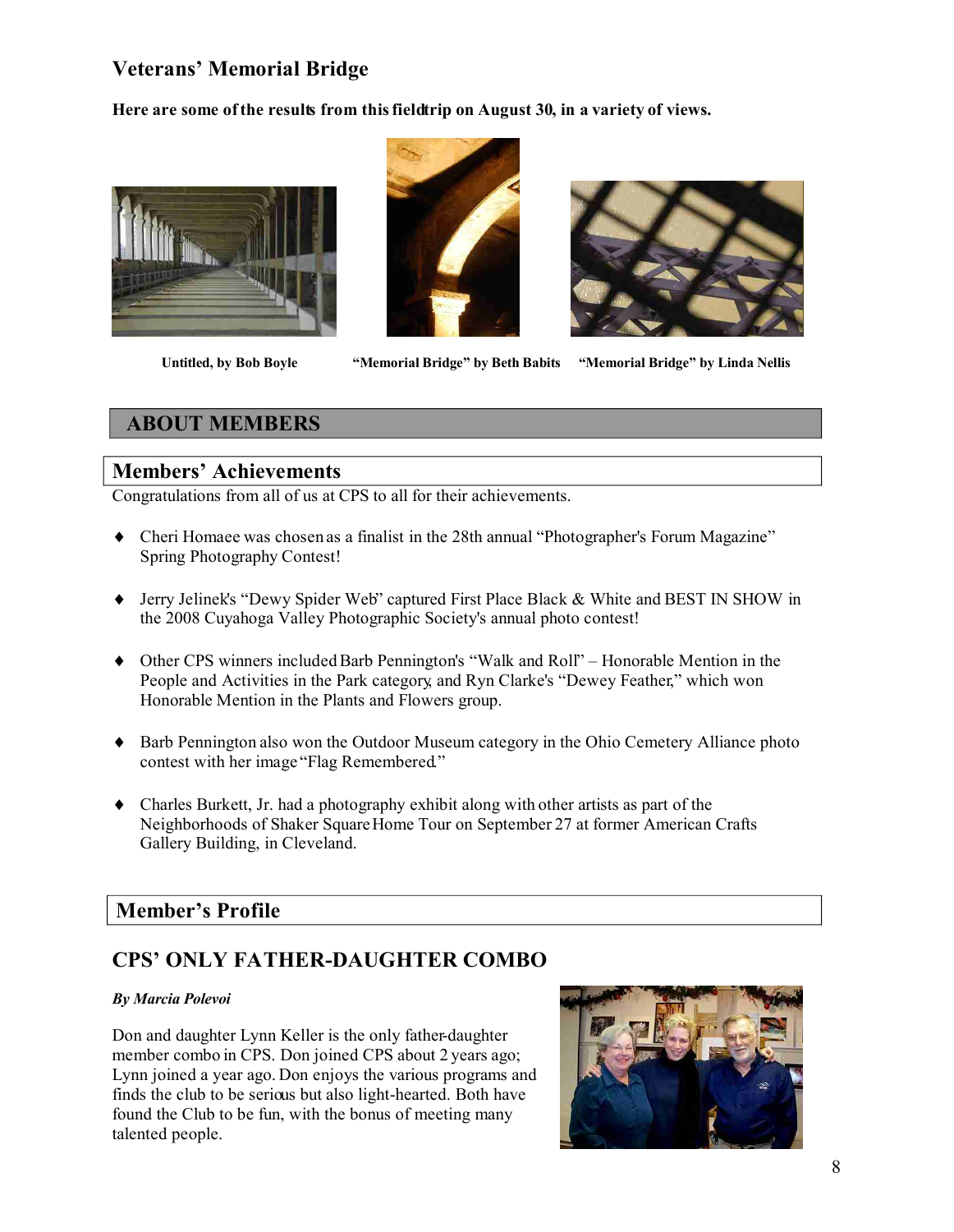Don's first-remembered photography event was getting a developing kit for Christmas when he was around 8-10 years old. He and a friend borrowed a camera and "just took pictures and I was mad when they didn't come out right."Later in the Navy and after he married, he used a Kodak Retina, model 3C. Took tons of slides, trying to be artistic, but the photos didn't turn out that way... "Maybe one would be good." However, he made no effort during those years to learn more about photography. His photos mostly amounted to family snaps, vacations, along with videos and movies.

After he got out of the Navy, he eventually ended up as a manufacturer's rep selling production machinery to build computers, retiring in 2004. He did pick up a Nikon 5700 digital camera in 2002 to use in his work. That really got him going again. After a trip to the Grand Canyon, he was hooked. He started reading "Photography" magazines and learned about clubs. He joined the Western Reserve Photography Club, then joined CPS because Friday night meetings worked better for him. ("Plus the women are so beautiful, I couldn't resist!")

Don recently had a week's trip with Radiant Vista going to Death Valley, "a phenomenal place to take pictures." During that week, the group was out in the morning shooting and the afternoon was spent in class learning processing with Photoshop."That," says Don, "along with CPS meetings makes me feel I've grown, with a better understanding of what makes a good photo.But I still have a long way to go." He bought a Nikon D300 six months ago and loves it.Always has had Nikons because he "likes throwing money at Nikon"

Shirley, Don's wife of 45 years, is frequently seen at CPS meetings.She is now the snapshot taker for vacations and family events. She and Don have traveled thousands of miles in the new RV they bought in 2006 and recently toured the Southeast,and then headed north along the Atlantic Coast. They are planning a Northwest trip in the fall. Don's other major involvement is being active in his church in Northfield Center. Along with daughter, Lynn, they have a son Chris, who is into computers.

Something you don't know about Don... he started taking clarinet lessons a year ago!

Meet daughter Lynn Keller. She was first introduced to photography by Dad (Don) in her teens when he handed her a Polaroid camera.She took photos in black and white and took some classes in high school. She liked doing it, but photography was on the "periphery of my life at that time."

Skip forward many years later, when she got a Sony digital, putting floppy discs right into her computer. Shot photos while on vacation in California and liked what she was getting, but needed a better camera. On to a Sony Cybershot and taking a basic photo class at Akron U.Again, Dad handed her down another camera, a Nikon Coolpix and she hasn't been able to put a camera down since. Lynn followed her dad's preference for Nikon and now has a Nikon D100, lenses, etc.Her pictures started improving. She joined CPS a year ago, after attending some meetings with her dad.Lynn has benefited from lots of support and encouragement from her fellow CPS members. They have given her loads of good advice.

She now does much with Photoshop which she learned on her own. Since joining CPS, her photos have improved in composition, exposure, etc., so she began entering competitions, gradully getting some 3rd and then 2nd places. "I'm still aiming for that blue ribbon," she says.

Lynn's other love is music and she plays in a rock band, based in Akron.When she was quite young, she took violin lessons, then went on to learn guitar on her own.In the band, Lynn plays bass, which again she taught herself. The band has been doing very well, playing a few gigs a month, mostly in bars and clubs, and now producing a CD. Lynn does the publicity photos for the group.So, between her real job, band rehearsals and photography, she is one busy lady!Plus taking care of her dog, one of many pets she has rescued over the years.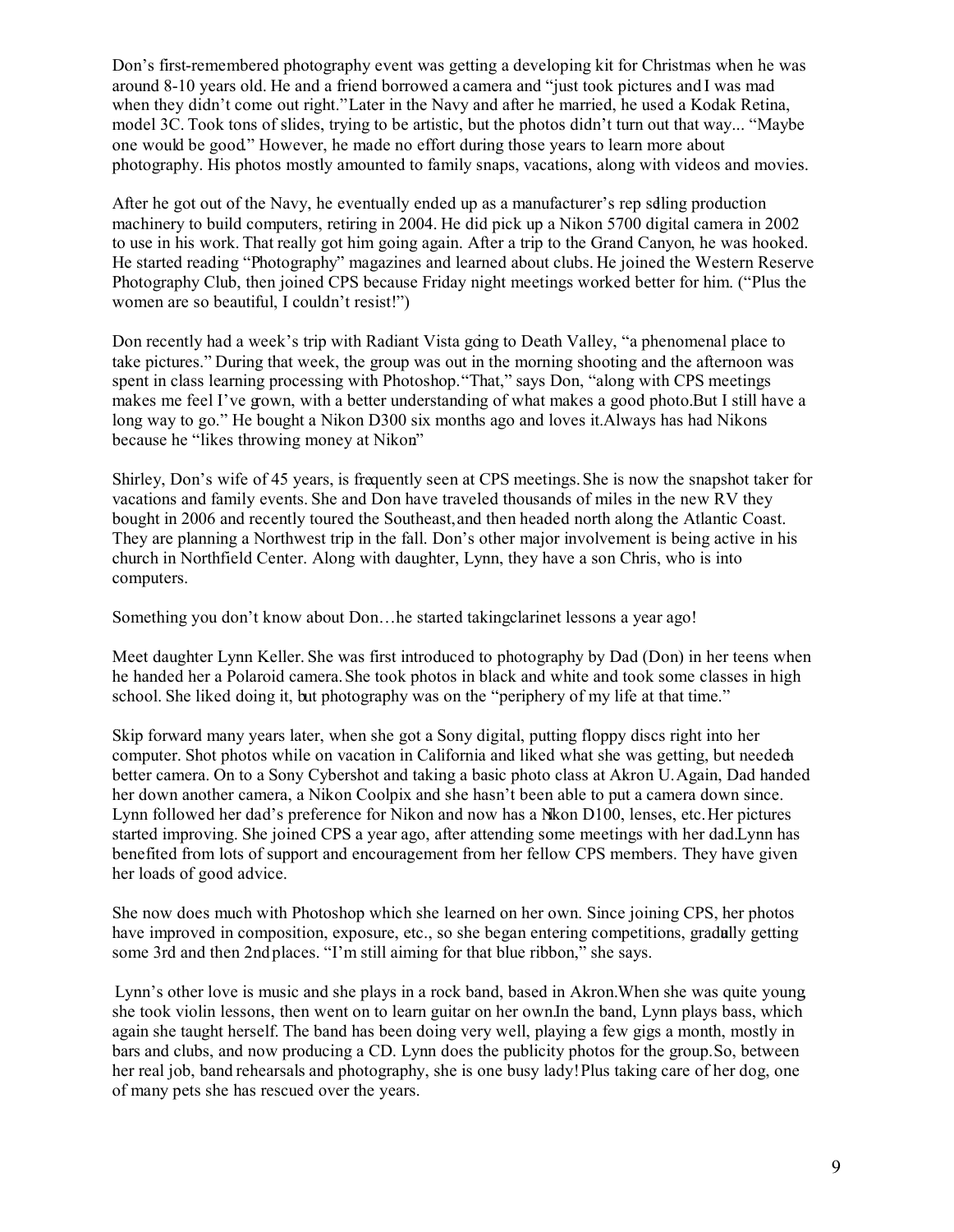Because Lynn's favorite photo subjects are children and pets, she takes many of pictures of neighborhood kids and does pet portraits for her friends.In fact, she has just shot her first wedding gig and hopes to get more lined up.

As a CPS member, besides learning a great deal, Lynn likes the friendliness and sociability of the club. She says "I enjoy being with a group of people who love photography."

Something you don't know about Lynn.....She makes candles for gifts and for sale when she has time!

#### **Member's Travel**

#### **Los Angeles County Arboretum and Botanic Garden**

*Text and Photos by Vicki Anderson*





During one of the coldest Januarys on record (well, cold for Southern California), I made a trip to Southern California. Along with my mother, we went to the Los Angeles County Arboretum and Botanci Garden, in Arcadia, a place that I visited many times with my parents years ago, when we lived in California.

Rich in history, the L.A. arboretum is a place of magic and enchantment for this kid from Back East. The lush and often unusual flora, both native to the area and from remote regions of the world, thrivesin this area. Paths, paved and primitive, snake through exoticgardens in this 100-plus acre historical preserve.

These richly diverse grounds did not go unnoticed.In the 1940s, Hollywood made several films.One of Hope & Crosby's "road" flicks were filmed here – "The Road to Singapore." Many Tarzan movies were shot by the "lagoon." Even as a kid, I recognized some of those sites.The Queen-Anne cottage, which was restored back in the 1950s, was the site for the opening scene for Fantasy Island.

In January, the winds provide a refreshing view of the Sierra Madres when standing at the highest point in the arboretum. These winds keep the sky free of smog and the rains coming over the mountains cleanse the air, and you can see the Sierra Madres in all of its dignity and glory.

The day we were there was chillywith intermittent rain. The dramatic color contrasts and changing skies of January shows California as outsiders rarely see it and I watched in awe as these waves of changes played out before me.

I took these photos with a Nikon D50, in January of 2007, with no intention of displaying them in a format like this. Hopefully, I brought forth the best of the arboretum shots (with Isabel's help) and maybe gave you just a wee taste of the area and the day I spent there.

I'm open to all comments and critiques.I'm a raw novice but love my Nikon D-50. I plan on many happy years with it.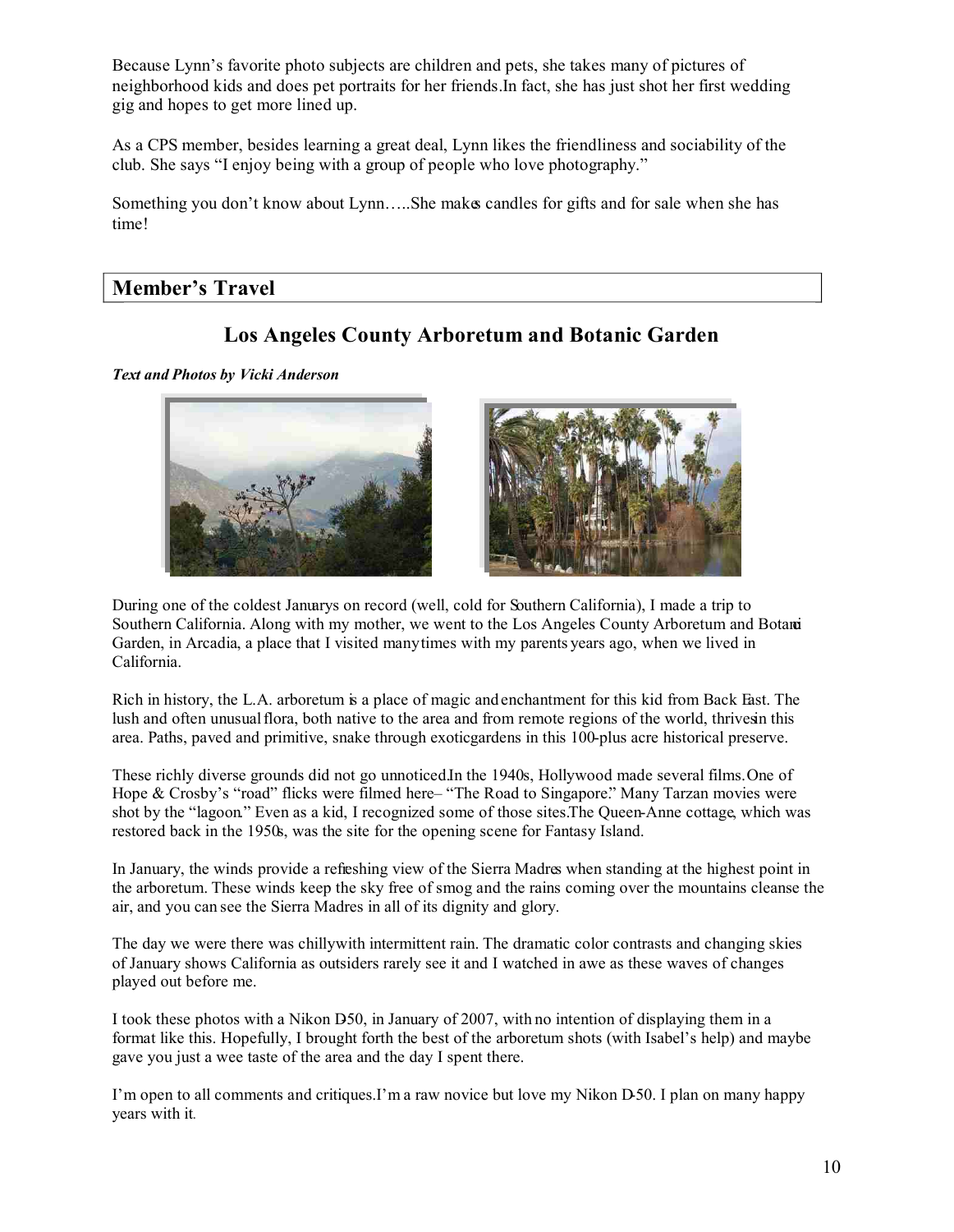# **Members' Showcase**

# **Close-up and Fine Art**



**Untitled, by Melissa Ritts**



**"Wrinkles" by Sonya Yost**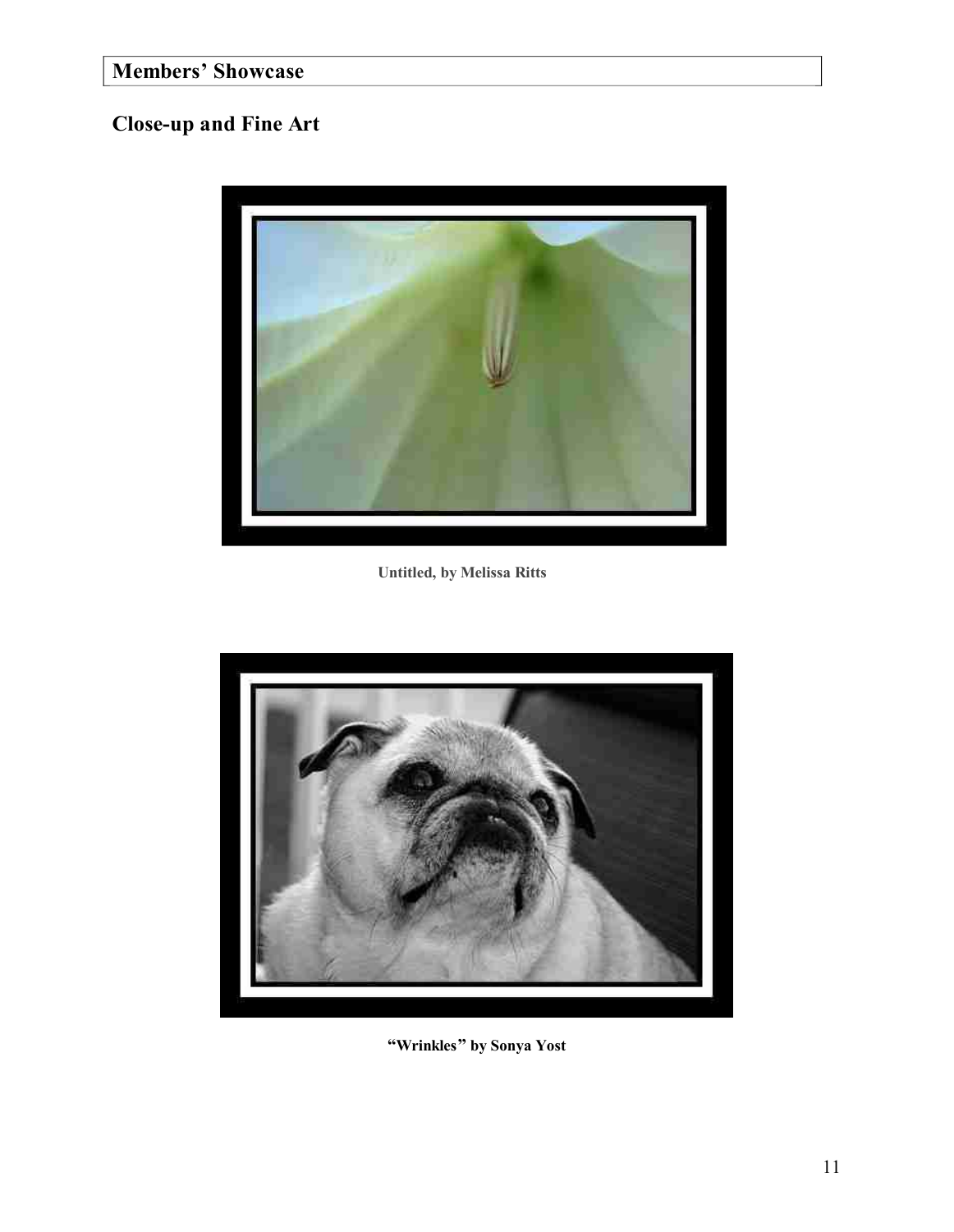#### **Members' Digital Creative and Fun Gallery**



**"If Trees…" by Shannon Rice**

### **ART IN PHOTOGRAPHY**

Continuing this series, an article by member John Earl Brown illustrating this topic.

# **CRITIQUING IMAGES**

#### *John Earl Brown*

Each time a shutter clicks and an image is recorded either on a piece of film or a digital sensor, he sum total of that photographer's visual experience influences that image. Each time that image is viewed by an observer; their visual history is unconsciously summoned by the brain to interpret that image. An entire discipline – Gestalt – has been devoted to this area.

Every image, no matter how simple or straight forward, commands interpretation by the viewer. The process begins unconsciously, but becomes quite conscious and methodical once the viewer is asked to comment on the image. As judges, or someone who is asked to critique an image, we are expected to be able to comment intelligently on that particular image. There are a myriad of approaches one could take, but let's look at some of the basic principles involved.

One can only comment about an image in three categories:

- Context
- Form
- Content

Each of the above three areas have both primary and secondary levels.

#### **Context**

Primary context is any information the viewer may have about the maker; the production of the work; how it has been previously received or viewed; the title, etc.

Secondary context is the philosophies, religious and political background of the viewing public or the individual viewer. It is something that can be different with every viewer thus making the interpretations of art infinite. If a group such as a photo club is viewing the work, it can be their expectations, standards, etc. as a group or as individuals.

.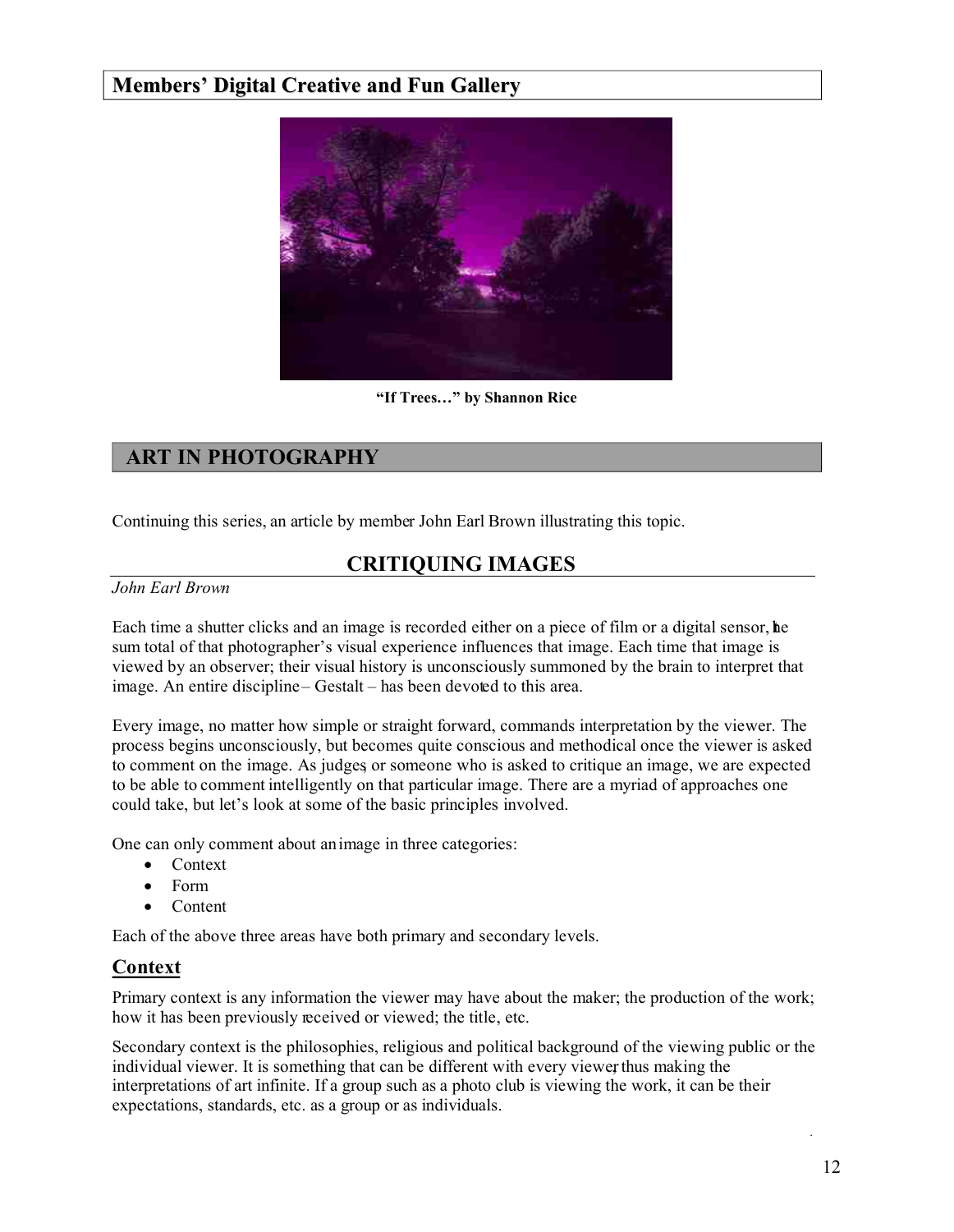Context influences content, as you will see in the discussion about content. It can move primary content to secondary content.

Terry Barrett in his book "Criticizing Photographs" cites the example of a photograph by the famous French photographer Robert Doisneau, "At the Café, Chez Fraysse, Rue de Seine, Paris, 1958."



This image made by Doisneau appeared in a magazine in an article on French cafes. The picture was sold and later appeared in a brochure citing the evils of alcoholism. It once again was published in a gossip tabloid with the title "Prostitution in the Champs – Elysees." This is a perfect example of how context, such as a title, has a profound effect on secondary content.

While the modernist style subjugates context and looks more at the image itself, context is an extremely vital aspect of the postmodern style. An example would be the series of tableau work by the postmodern photographer Philip-Lorca diCorcia:



DiCorcia's titles in this series of choreographed images contain the persons name, age, place and the amount he paid them. For example, the title of the above is "Eddie Anderson, 21, Houston, Texas, \$20." This contextual information has an important effect on the secondary content of this series.

#### **Form**

Primary form is a works color, light, shape, size, texture, technique, etc. To say a shape in an image is organic, geometric, static or dynamic is to refer to primary form. When one talks about how one individual form relates to another such as balance, composition, contrast, perspective, space, etc.; it is referring to secondary form. Many people refer to these aspects as the pictures elements. Discussing both primary and secondary form in critiquing an image is both relevant and gives insight to the image.

When a viewer talks about how a shape is a particular thing, meaning has been assigned and one has now moved from form to content, thus form plays a major role in creating content.

#### **Content**

Content refers to what an image says or means or the effects it produces on an observer. "Meanings" refer to what the maker intended to convey. "Significances" are peculiar to the viewer (not ntended or controlled by the maker).

Content also has primary and secondary levels. Primary content refers to the literal events, facts, objects, people, places, that are exactly what they represent. If something stands for or symbolizes something else, then it is a secondary level of content. There are several ways primary content moves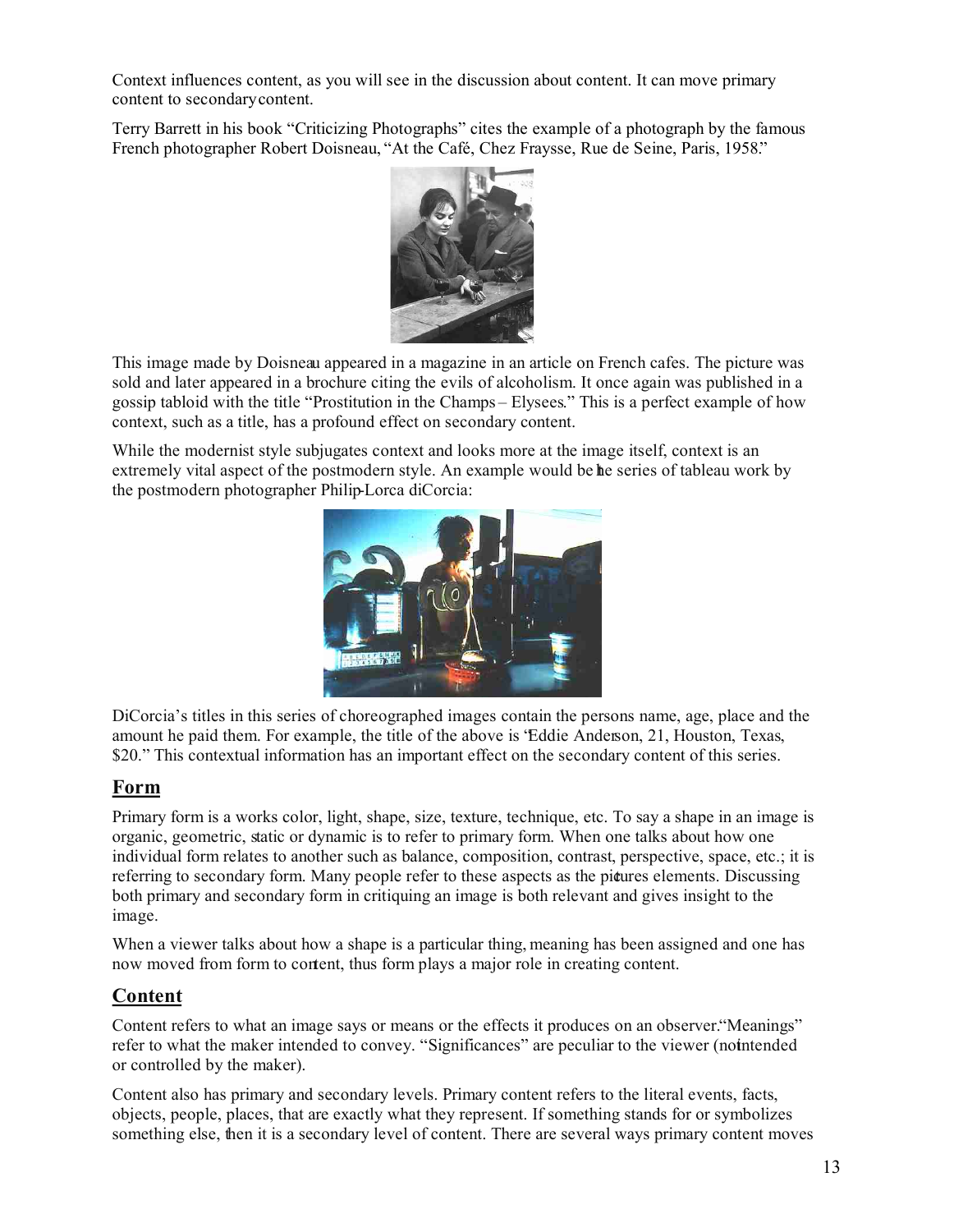to secondary content, but the most common is symbolism or the metaphor. There are conventions which are common (and can be peculiar) among cultures. A person viewing a photograph of a dandelion in seed can view it as literally a dandelion or metaphorically as fragility that eventually will succumb to the wind. Certain colors in a photograph could be viewed as being patriotic in a certain culture if they happen to be the colors in that countries flag (context affecting content). These commonly known conventions are called tropes. Stieglitz called them equivalents.

#### Context, form and content interrelate to create a visual statement that goes beyond what is literally in the image itself.

In critiquing an image, one approach would be to comment on the elements of the context, form and content and how well they work to establish an image that has a strong idea and/or impact and is original in thought, technique and/or form/content.

Two forms of critique that should be avoided are connoisseurship and intentionalism. Connoisseurship involves only citing your personal preferences of the image such as saying "I like or don't like." This provides more insight into the viewer's personal taste than it does into the image itself. Intentionalism involves the viewer trying to guess what the maker intended and then judging on how effective the maker was in conveying it. The first obvious flaw in this approach is that the viewer is making an assumption on what the maker intended.

No matter how objective we try to be as critics, our personal likes and or dislikes will still be present. Terry Barrett in his book "Criticizing Photographs" provides the following insight by a philosopher promoting aesthetic education named Harry Broudy that combines the critical thinking of the image by the critic and the critics personal feelings about the work– "Broudy's 'Enlightened Cherishing<sup> $\bar{j}$ </sup> is a compound concept that combines thought (by the term enlightened) with feeling (by the term cherishing). He reminds us that both thought and feeling are necessary components that need to be combined to achieve understanding and appreciation. Criticism is not a coldly intellectual endeavor.<sup>2</sup>

1. Harry S. Broudy, *Enlightened Cherishing* (Champagne-Urbana: University of Illinois Press, 1972)

2. Terry Barrett, *Criticizing Photographs* (Mayfield Publishing Company, 1990)

#### **EVENTS, EXHIBITS, CLASSES, WORKSHOPS, CONTESTS, AND OPPORTUNITIES**

 **PhotoPlus Expo 2008 –** October 23 through 25. Huge photography event in New York City. http://www.photoplusexpo.com/ppe/index.jsp

Some additional info can be obtained from DD editor by email mariaisabel150@hotmail.com.

- Cornell Capa **"The Concerned Photographer"** exhibit**.** This and other exhibitions can be seen at the **International Center of Photography, NYC**, especially if you are going to the Photo Expo. September 19 through January 4, 2009. http://www.icp.org/site/c.dnJGKJNsFqG/b.4391595/
- **Labor & Industry,** Asterisk Gallery, in Tremont, September 12 through October 4 Photography plus exhibit based on the themes of labor and industry. http://ohiocanal.org/labor.htm
- **Cuyahoga Valley Photographic Society**monthly presentation with**Andy Webb** and **"Bright Ideas for the Digital DarkroomEssential Techniques and Gear** October 16. Check their website for upcoming events.http://www.cvps.org/
- **New York Botanical Gardens Photo Contest "Moore in America"** Deadline for the last section is September 30. http://nybg.org/henry\_moore/competition/index.php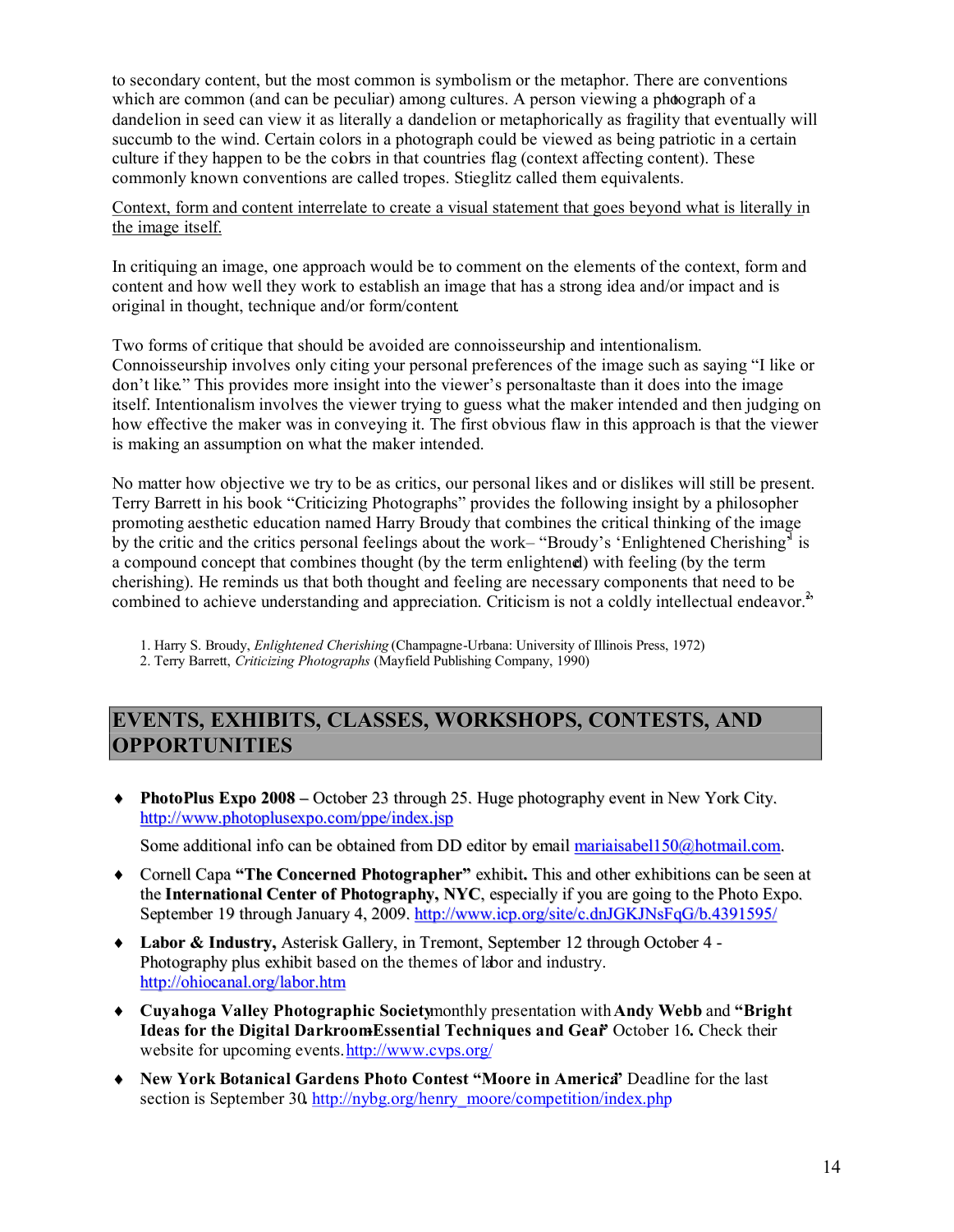- **Smithsonian Magazine 2008 Photo Contest** Deadline December 1. http://photocontest.smithsonianmag.com/v6/index.html
- **Ambience Productions Photography Contest 2008** Deadline October 31. http://www.ambienceproductions.com.au/index.htm
- **PDN Student Photo Contest 2009 –** Deadline December 7. http://contest.pdnedu.com/index.shtml
- **A** National Park Foundation "Share the Experience Photo Contest Photos can be submitted until December 31. www.nationalparks.org/get-involved/photo-contest/
- **National WildlifeFederation – Monthly Photo Caption Contest.** http://www.nwf.org/photozone/caption\_contest.cfm
- **Ohio Department of Agriculture PhotographyContest "Life on the Farm."** Deadline October 6. More info at 614-752-9817 or 614-752-4505 or www.ohioagriculture.gov
- **Cleveland Metroparks and North Chagrin Nature Center**promotion **"Wood Duck Festival and Photography Contest" Drop-off from September 23 through October 5.** www.clevelandmetroparks,com
- **Jay and Varina Patel Workshop – Bryce/Zion** November 7 through 10, 2008 and **Death Valley** February 7 through 10, 2009. More info at www.naturephototours.com/Death\_Valley\_National\_Park\_Photography\_Workshop\_with\_Jay\_Pa tel and Varina Patel.html
- **Cuyahoga Valley Photographic Society Photo Road Trip to West Virginia, Canaan Valley & Dolly Sods.** October 2 through 5**.** http://www.cvps.org/

#### **CHECK THIS OUT**

- **Funds and Grants** http://smithfund.org/aboutfund/overview
- **JPG Magazine** www.jpgmag.com/. Publisher, contests, and more.
- **Red Dot Projects** Connects artists of Northeast Ohio with business opportunities http://www.reddotproject.org/
- **International Photography Hall of Fame and Museum-IPHF, Oklahoma City** http://www.iphf.org/
- **Smugmug –** Devoted to host and sell your photos for a small annual fee. It also serves as a regular website host. www.smugmug.com
- **Print on Canvas** Paul Duda Gallery, in Brecksville www.pauldudagallery.com/
- ◆ **Toni Anzenberger Photography** His dog adds character to his photograhs, he says. After you go to the page, also checkAnnet Von Der Voort's work, intriguing photographs and subjects. http://www.anzenbergergallery.com/en/article/96.html
- **Geotagging** What everybody is talking about. Here a few websites that describe the processin different ways, for different publications and the latest trends in photography. www.bhphotovideo.com/c/find/newsLetter/Geotagging.jsp, www.bioneural.net/2008/03/05/anabc-of-geotagging-photos-on-the-mac/ , www.zackvision.com/weblog/2006/09/geotaggingphotos.html, http://blogs.msdn.com/pix/archive/2008/04/07/geotagging-photos-with-windowslive-without-using-a-gps-device.aspx , http://blog.makezine.com/archive/2005/07/how to gps tag.html, http://www.youtube.com/watch?v=S6GGDWMIGiY, http://notions.okuda.ca/geotagging/, http://www.linux.com/feature/127507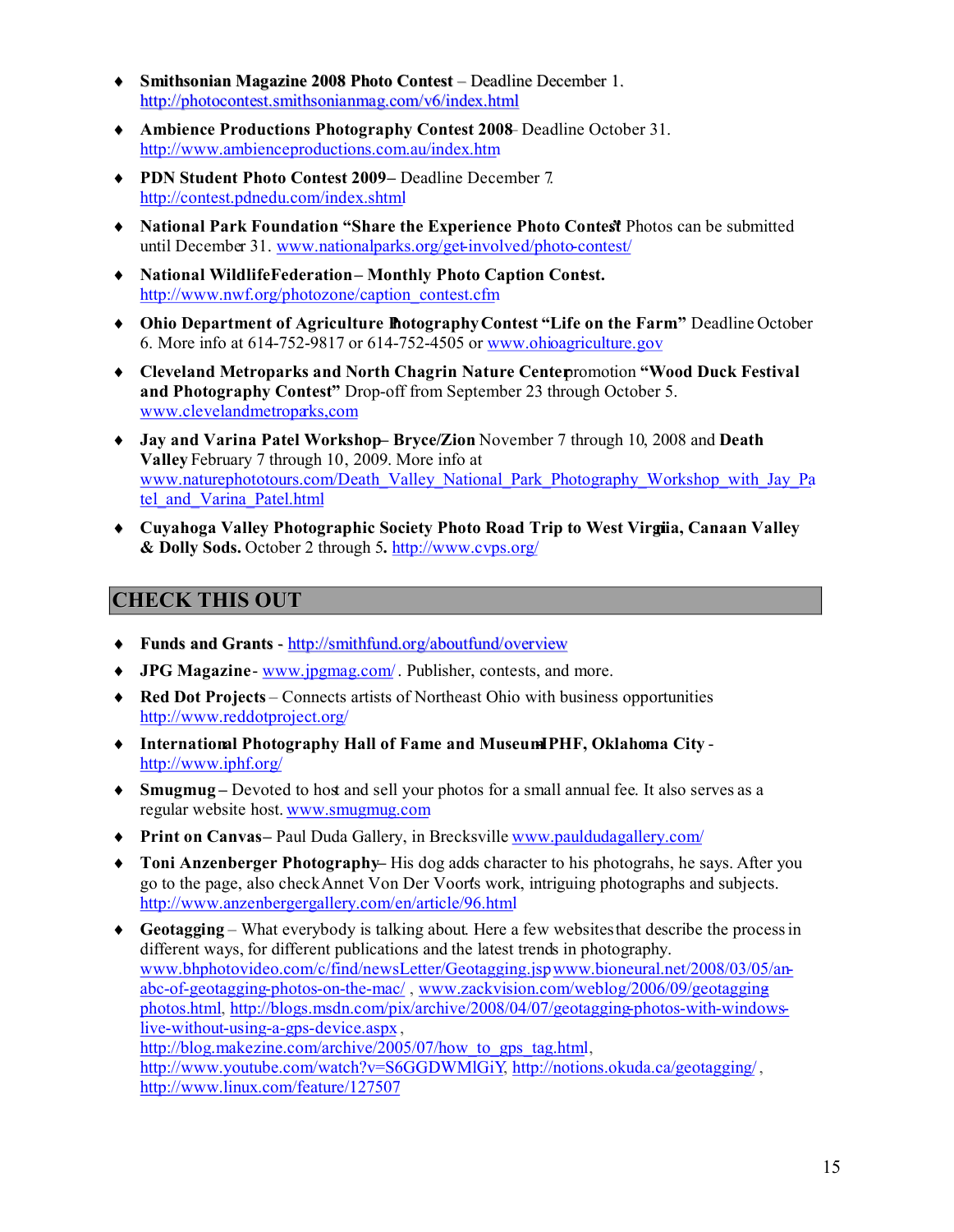### **CPS PHOTO SCHOOL – Full info can be obtained at www.clevelandphoto.org**

**Fundamentals of Good Photography - for cameras with adjustable f-stops & shutter speeds**

**Introduction to Digital Photo Editing - for digital cameras and scanned images**

**Basic Digital Photography - for digital cameras**

# **CPS School Grows**

#### *by Kolman Rosenberg*

During the past couple of years, the CPS school programs have grown tremendously!As most of you know, the schools pay the rent and we are fortunate to have a permanent facility that can be used at any hour, any day of the week, unlike most other photo clubs.The school makes this possible!

In the past, we had always run our schools, Fundamentals and Digital Editing, twice a year with the hope of having a total of 80 students per year. This is what we needed for the rent and we usually just made that target. Now, we run our schools three times per year and have had no trouble meeting our target.In fact, two of our recent Fundamentals classes have numbered 54 and 40 students each!

I believe our phenomenal success can be attributed to a number of factors: 1. There are many more people becoming photographers today and digital photography has a pretty steep learning curve.2. During each school session we are offering one of our courses on Saturdays when more people are available. 3. We have continuously used our student's feedback to improve our courses and to zero in on what our learners need to know and how they want to learn it.4. We have a great group of volunteer instructors and assistants who are willing to give their time and knowledge in interactions with our students.This leads to 5. Our students often progress from Fundamentals to Digital Editing, join our Club, and introduce their friends to our school and club.

A big thank-you goes out to all of our volunteer instructors and assistants who make this all possible.If you are interested in helping out with the schools, make sure to talk to Bert Klein, Kolman Rosenberg, Ron Wilson, or Rob Erick.

#### **MISCELLANEOUS**

# **CPS Membership**

*Annual dues:* Single member rate is \$54.00; Couples are \$81.00; Junior member (under 18) and Distance member categories (roughly over 100 miles) are \$36.00. A downloadable application formand more details can be found on our website: **www.clevelandphoto.org**

Join us and enjoy all the benefits of being a part of one of the oldest camera clubs in the US. There are lots of activities that will enhance your skills, andyou'll have FUN – whether you are a beginner, advanced, or professional photographer.